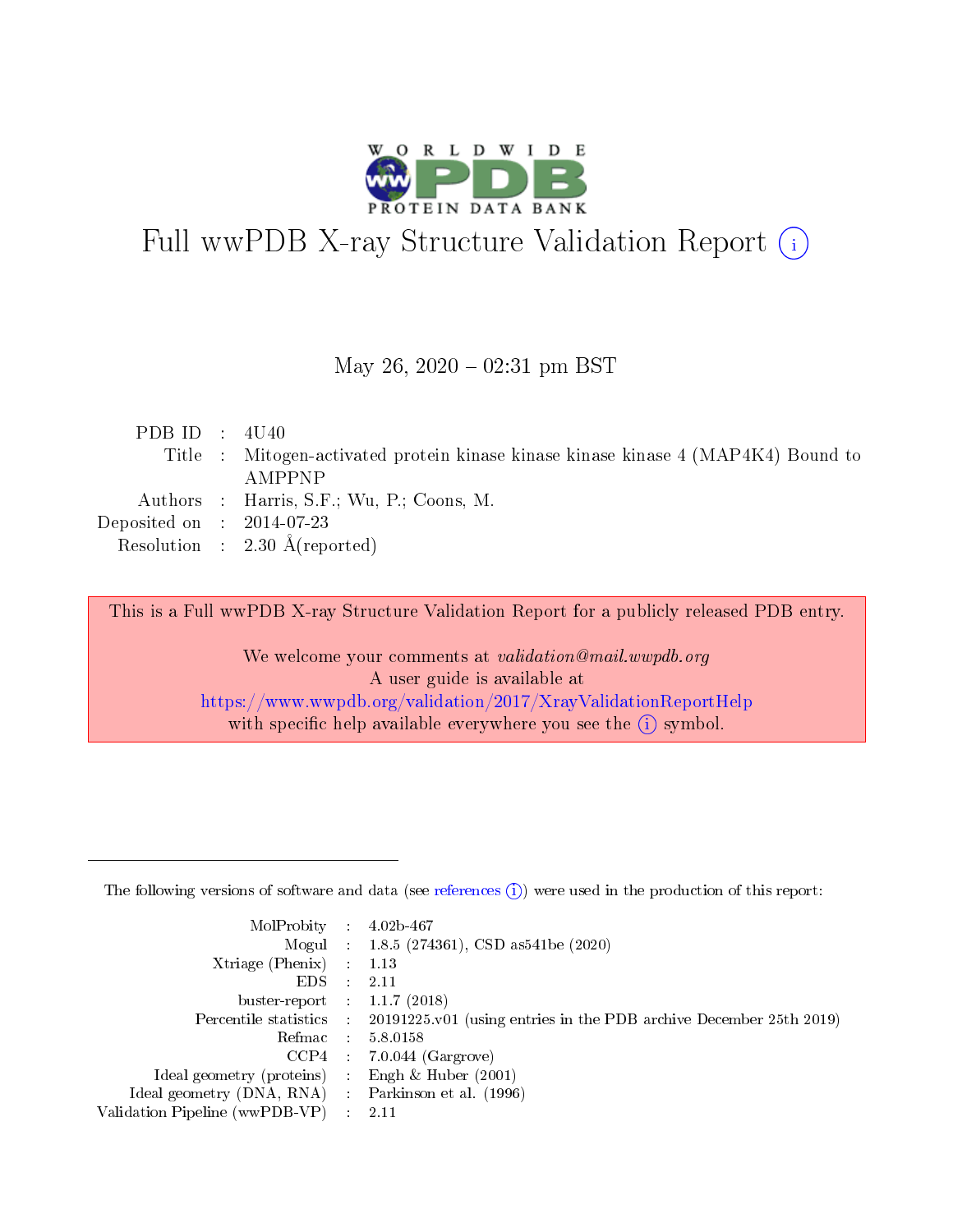# 1 [O](https://www.wwpdb.org/validation/2017/XrayValidationReportHelp#overall_quality)verall quality at a glance  $(i)$

The following experimental techniques were used to determine the structure: X-RAY DIFFRACTION

The reported resolution of this entry is 2.30 Å.

Percentile scores (ranging between 0-100) for global validation metrics of the entry are shown in the following graphic. The table shows the number of entries on which the scores are based.



| Metric                | Whole archive<br>$(\#\mathrm{Entries})$ | Similar resolution<br>$(\#\text{Entries},\, \text{resolution}\; \text{range}(\textup{\AA}))$ |
|-----------------------|-----------------------------------------|----------------------------------------------------------------------------------------------|
| $R_{free}$            | 130704                                  | $5042$ $(2.30-2.30)$                                                                         |
| Clashscore            | 141614                                  | $5643(2.30-2.30)$                                                                            |
| Ramachandran outliers | 138981                                  | $\overline{5575}$ $(2.30-2.30)$                                                              |
| Sidechain outliers    | 138945                                  | $5575(2.30-2.30)$                                                                            |
| RSRZ outliers         | 127900                                  | $4938(2.30-2.30)$                                                                            |

The table below summarises the geometric issues observed across the polymeric chains and their fit to the electron density. The red, orange, yellow and green segments on the lower bar indicate the fraction of residues that contain outliers for  $>=3, 2, 1$  and 0 types of geometric quality criteria respectively. A grey segment represents the fraction of residues that are not modelled. The numeric value for each fraction is indicated below the corresponding segment, with a dot representing fractions  $\epsilon=5\%$  The upper red bar (where present) indicates the fraction of residues that have poor fit to the electron density. The numeric value is given above the bar.

| Mol | $\mid$ Chain $\mid$ Length | Quality of chain |     |     |
|-----|----------------------------|------------------|-----|-----|
|     | ววว                        | 4%<br>69%        | 17% | 11% |
|     | າາາ                        | 5%<br>73%        | 15% | 10% |

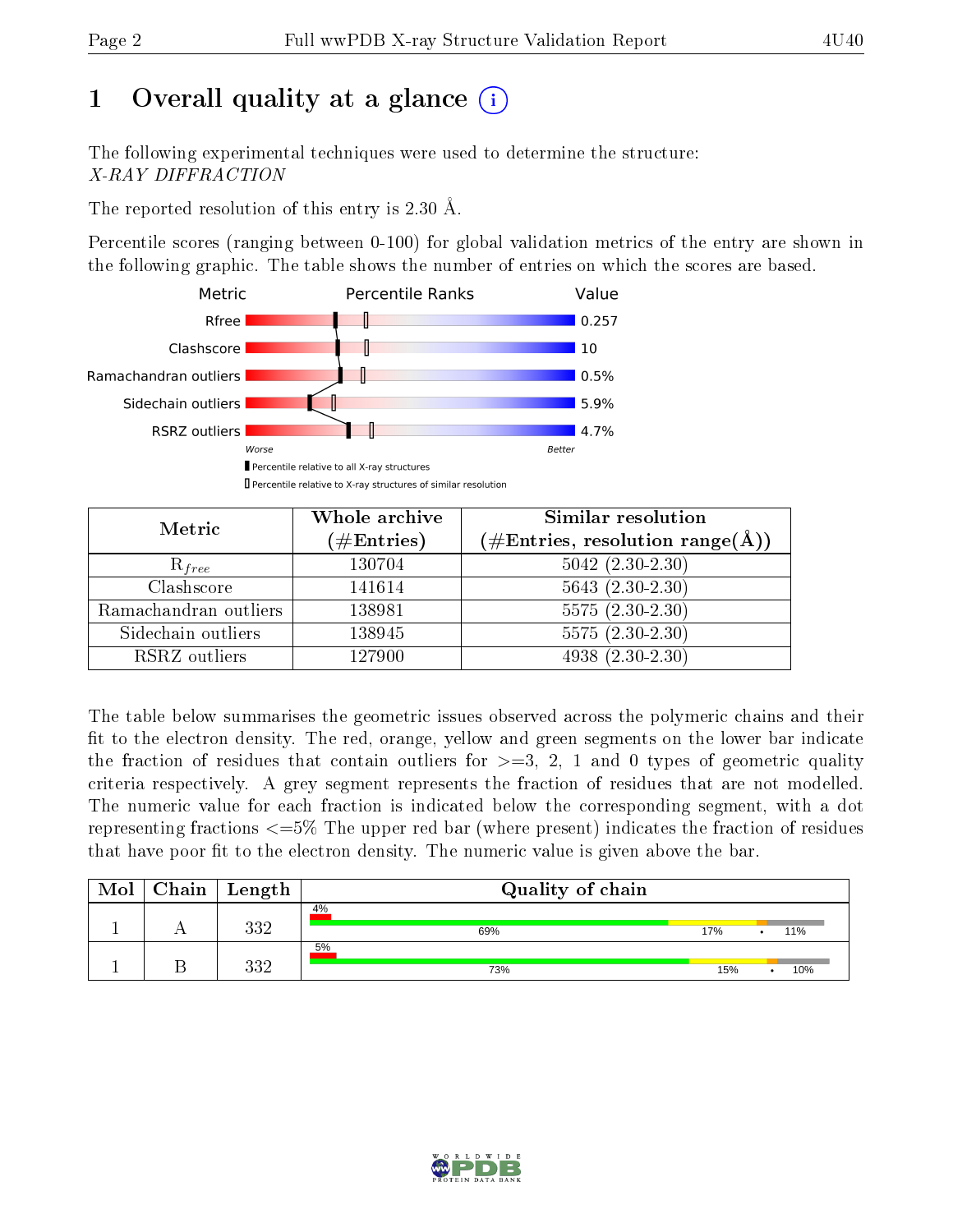# 2 Entry composition  $\left( \cdot \right)$

There are 4 unique types of molecules in this entry. The entry contains 4991 atoms, of which 0 are hydrogens and 0 are deuteriums.

In the tables below, the ZeroOcc column contains the number of atoms modelled with zero occupancy, the AltConf column contains the number of residues with at least one atom in alternate conformation and the Trace column contains the number of residues modelled with at most 2 atoms.

Molecule 1 is a protein called Mitogen-activated protein kinase kinase kinase kinase 4.

| Mol | Chain   Residues | Atoms                    |                  |     |      | $ZeroOcc \mid AltConf \mid Trace$ |  |  |
|-----|------------------|--------------------------|------------------|-----|------|-----------------------------------|--|--|
|     | 295              | $\rm Total$<br>2389      | 1518             | 426 | -431 | -14                               |  |  |
|     | 299              | $\mathrm{Total}$<br>2413 | $\Gamma$<br>1534 | 429 | 437  | 13                                |  |  |

| Chain | Residue | Modelled   | Actual | Comment        | Reference         |
|-------|---------|------------|--------|----------------|-------------------|
| А     |         | <b>GLY</b> |        | expression tag | UNP 095819        |
| А     |         | SER        |        | expression tag | <b>UNP 095819</b> |
| А     | 329     | <b>GLY</b> |        | expression tag | <b>UNP 095819</b> |
| А     | 330     | ASN        |        | expression tag | <b>UNP 095819</b> |
| А     | 331     | <b>SER</b> |        | expression tag | <b>UNP 095819</b> |
| В     |         | GLY        |        | expression tag | <b>UNP 095819</b> |
| В     |         | <b>SER</b> |        | expression tag | <b>UNP 095819</b> |
| В     | 329     | GLY        |        | expression tag | <b>UNP 095819</b> |
| B     | 330     | ASN        |        | expression tag | <b>UNP 095819</b> |
| В     | 331     | <b>SER</b> |        | expression tag | UNP 095819        |

There are 10 discrepancies between the modelled and reference sequences:

 Molecule 2 is PHOSPHOAMINOPHOSPHONIC ACID-ADENYLATE ESTER (three-letter code: ANP) (formula:  $C_{10}H_{17}N_6O_{12}P_3$ ).

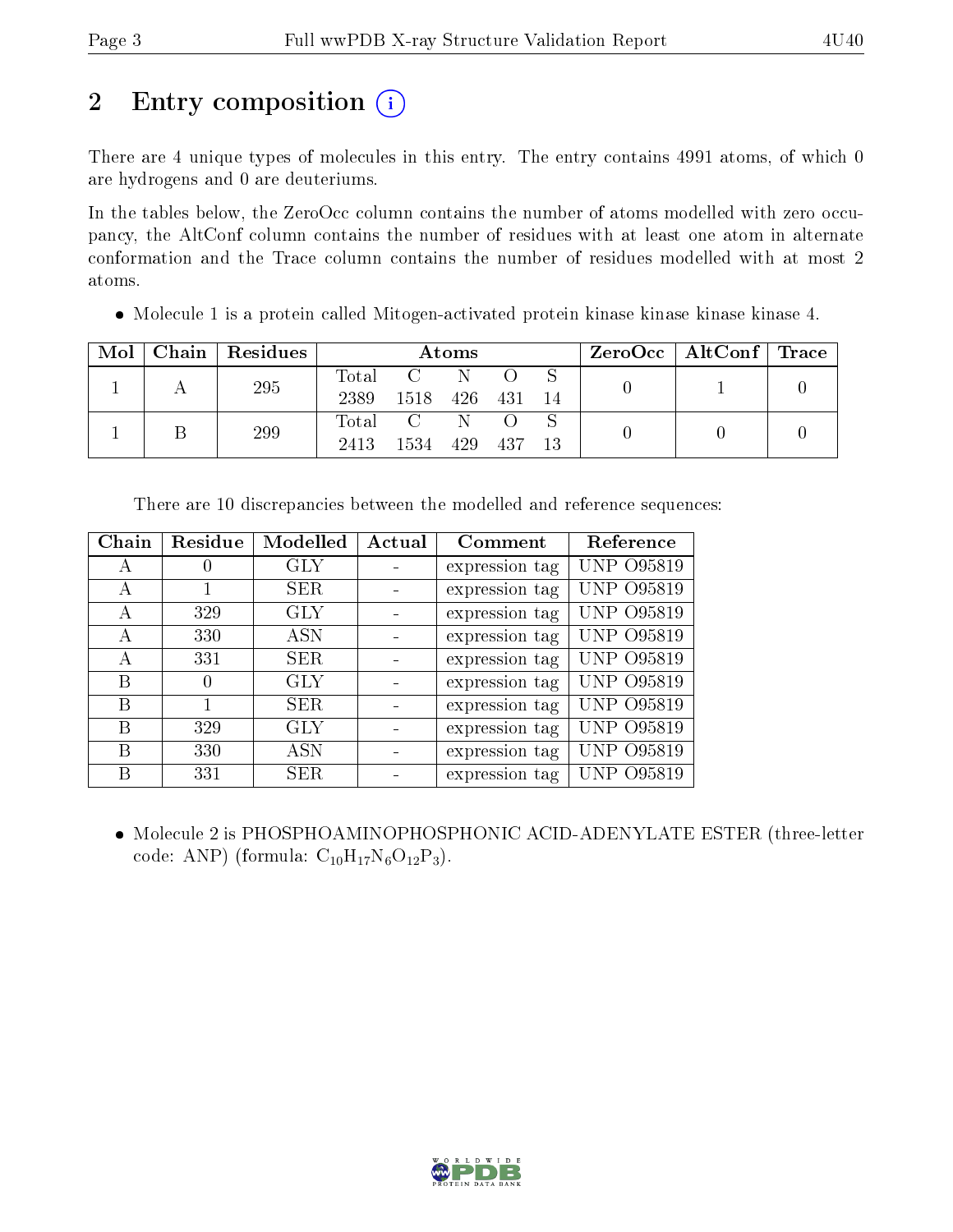

|  | Chain   Residues | Atoms     |  |  |  | $ZeroOcc \mid AltConf \mid$ |  |  |
|--|------------------|-----------|--|--|--|-----------------------------|--|--|
|  |                  | Total C N |  |  |  |                             |  |  |
|  |                  |           |  |  |  |                             |  |  |

 $\bullet$  Molecule 3 is MAGNESIUM ION (three-letter code: MG) (formula: Mg).

|  | $\text{Mol}$   Chain   Residues | Atoms | $ZeroOcc$   AltConf |
|--|---------------------------------|-------|---------------------|
|  |                                 | Total |                     |

 $\bullet\,$  Molecule 4 is water.

|  | Mol   Chain   Residues | Atoms         | ZeroOcc   AltConf |
|--|------------------------|---------------|-------------------|
|  |                        | Total O<br>82 |                   |
|  | 73                     | Total<br>73   |                   |

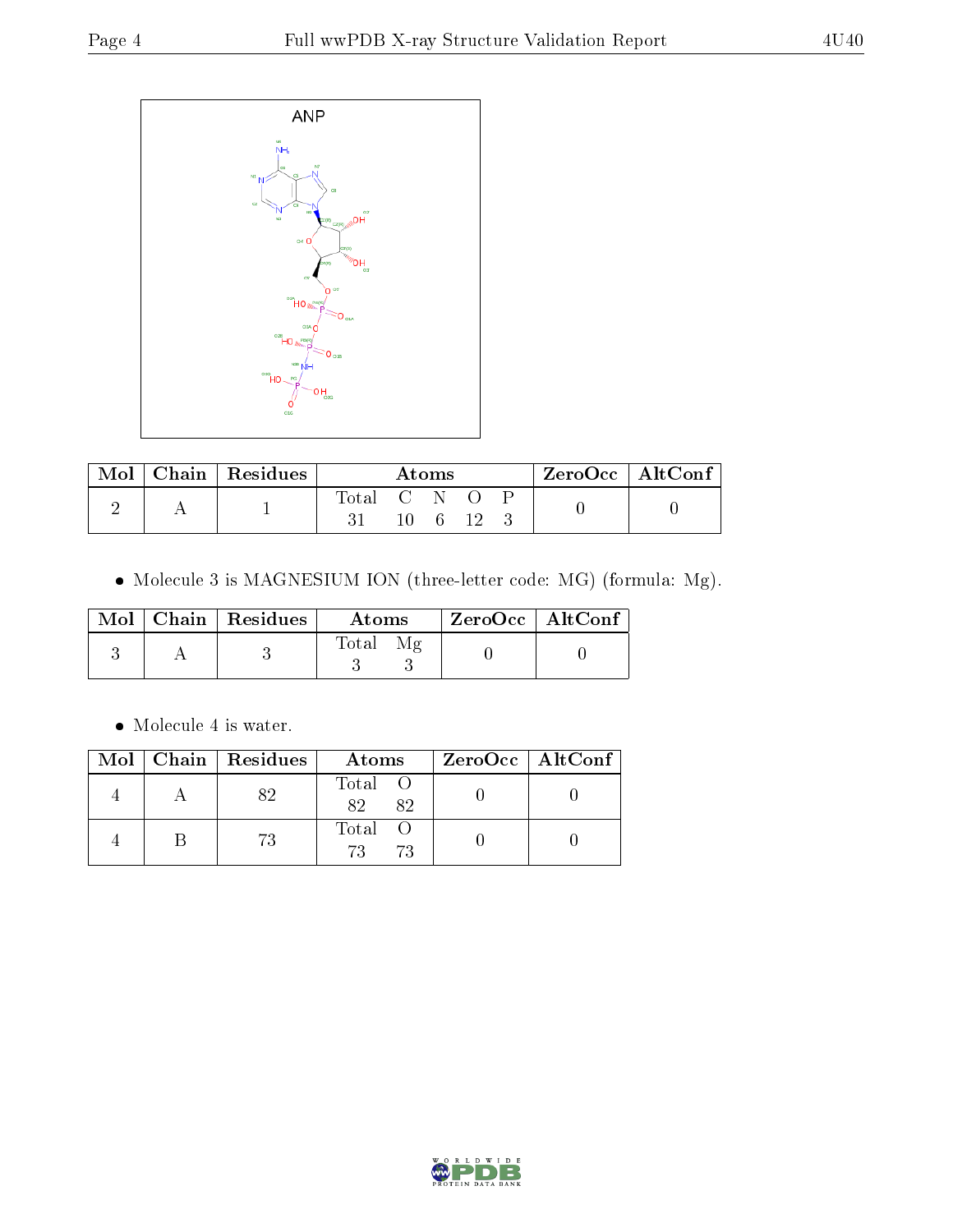# 3 Residue-property plots  $(i)$

These plots are drawn for all protein, RNA and DNA chains in the entry. The first graphic for a chain summarises the proportions of the various outlier classes displayed in the second graphic. The second graphic shows the sequence view annotated by issues in geometry and electron density. Residues are color-coded according to the number of geometric quality criteria for which they contain at least one outlier: green  $= 0$ , yellow  $= 1$ , orange  $= 2$  and red  $= 3$  or more. A red dot above a residue indicates a poor fit to the electron density (RSRZ  $> 2$ ). Stretches of 2 or more consecutive residues without any outlier are shown as a green connector. Residues present in the sample, but not in the model, are shown in grey.

• Molecule 1: Mitogen-activated protein kinase kinase kinase kinase 4



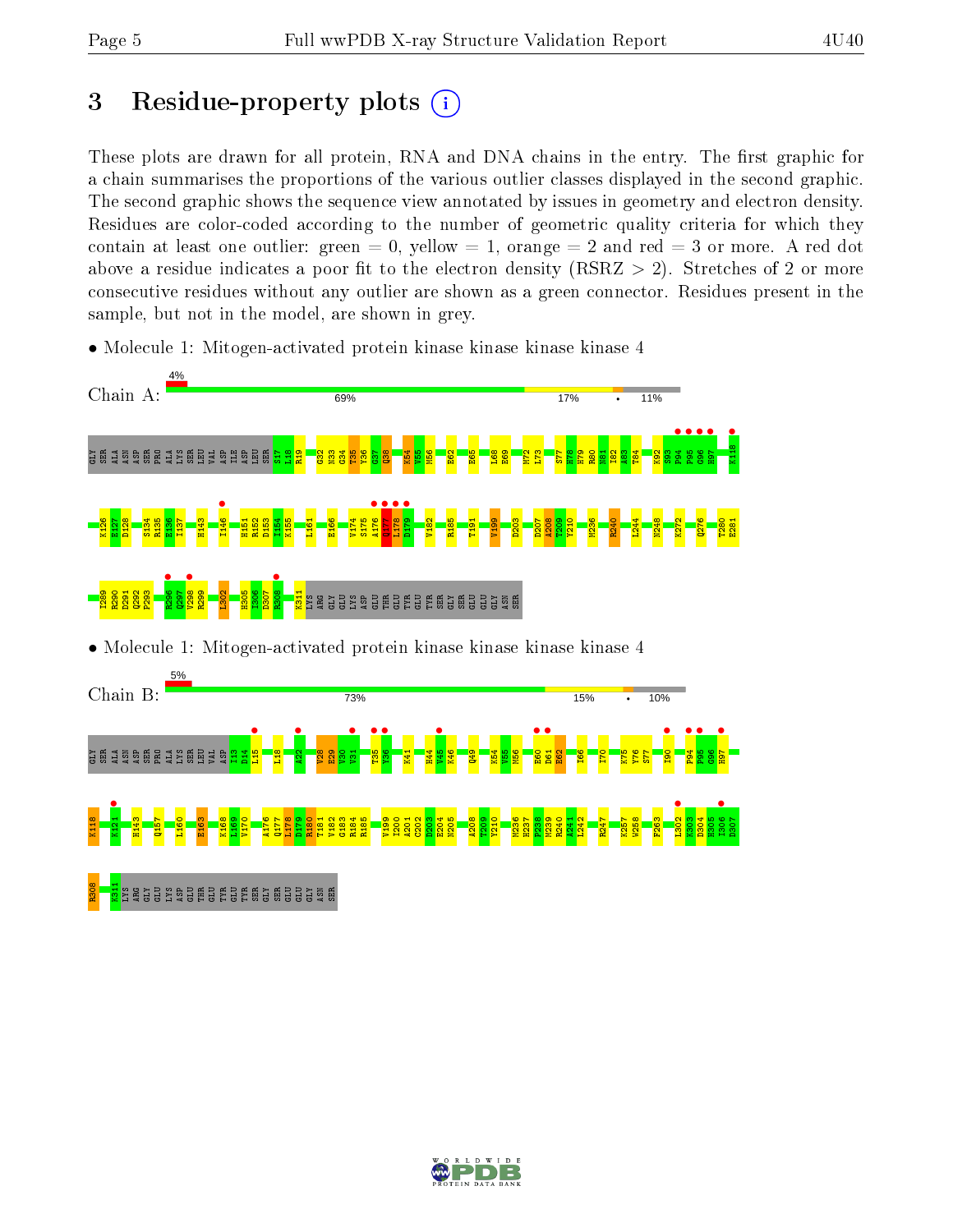# 4 Data and refinement statistics  $(i)$

| Property                                                             | <b>Value</b>                                     | Source     |
|----------------------------------------------------------------------|--------------------------------------------------|------------|
| Space group                                                          | P 21 21 21                                       | Depositor  |
| Cell constants                                                       | $87.59\text{\AA}$<br>$80.34\text{\AA}$<br>91.45Å |            |
| a, b, c, $\alpha$ , $\beta$ , $\gamma$                               | $90.00^\circ$<br>$90.00^\circ$<br>$90.00^\circ$  | Depositor  |
| Resolution $(A)$                                                     | 40.17<br>$-2.30$                                 | Depositor  |
|                                                                      | 45.73<br>$-2.30$                                 | <b>EDS</b> |
| % Data completeness                                                  | 99.9 (40.17-2.30)                                | Depositor  |
| (in resolution range)                                                | 99.9 (45.73-2.30)                                | <b>EDS</b> |
| $R_{merge}$                                                          | 0.07                                             | Depositor  |
| $\mathrm{R}_{sym}$                                                   | (Not available)                                  | Depositor  |
| $\langle I/\sigma(I) \rangle^{-1}$                                   | $\overline{2.77 \text{ (at 2.29\text{\AA})}}$    | Xtriage    |
| Refinement program                                                   | PHENIX (phenix.refine: 1.6.4 486)                | Depositor  |
| $R, R_{free}$                                                        | $\overline{0.198}$ ,<br>0.262                    | Depositor  |
|                                                                      | 0.191<br>$\ddot{\phantom{a}}$<br>0.257           | DCC        |
| $R_{free}$ test set                                                  | 1489 reflections $(5.08\%)$                      | wwPDB-VP   |
| Wilson B-factor $(A^2)$                                              | 45.1                                             | Xtriage    |
| Anisotropy                                                           | 0.292                                            | Xtriage    |
| Bulk solvent $k_{sol}(e/\mathring{A}^3)$ , $B_{sol}(\mathring{A}^2)$ | $0.32$ , 44.5                                    | <b>EDS</b> |
| L-test for twinning <sup>2</sup>                                     | $>$ = 0.49, < $L^2$ > = 0.33<br>< L              | Xtriage    |
| Estimated twinning fraction                                          | $0.022$ for $-h, l, k$                           | Xtriage    |
| $F_o, F_c$ correlation                                               | 0.95                                             | <b>EDS</b> |
| Total number of atoms                                                | 4991                                             | wwPDB-VP   |
| Average B, all atoms $(A^2)$                                         | $56.0\,$                                         | wwPDB-VP   |

Xtriage's analysis on translational NCS is as follows: The largest off-origin peak in the Patterson function is  $5.30\%$  of the height of the origin peak. No significant pseudotranslation is detected.

<sup>&</sup>lt;sup>2</sup>Theoretical values of  $\langle |L| \rangle$ ,  $\langle L^2 \rangle$  for acentric reflections are 0.5, 0.333 respectively for untwinned datasets, and 0.375, 0.2 for perfectly twinned datasets.



<span id="page-5-1"></span><span id="page-5-0"></span><sup>1</sup> Intensities estimated from amplitudes.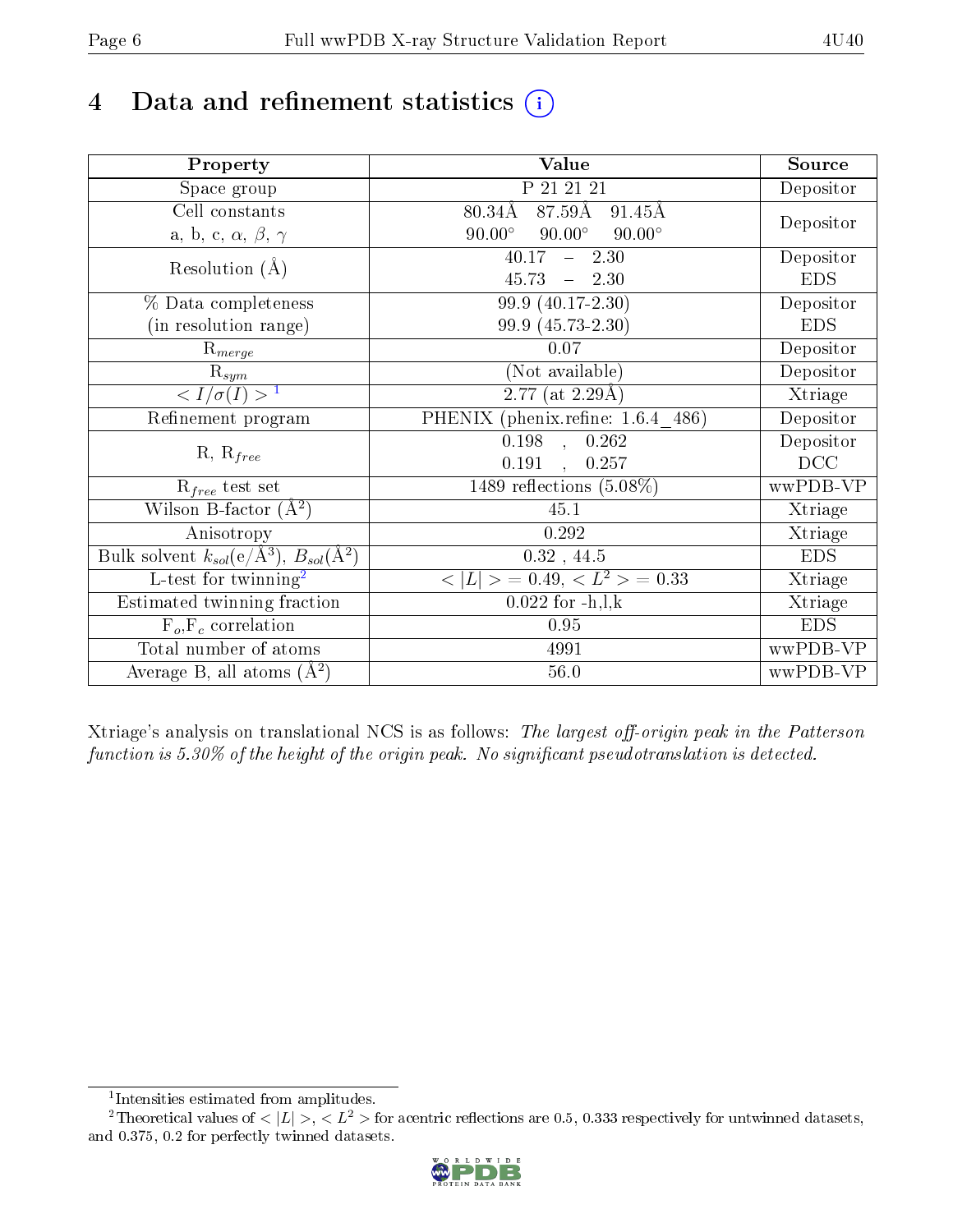# 5 Model quality  $(i)$

# 5.1 Standard geometry (i)

Bond lengths and bond angles in the following residue types are not validated in this section: MG, ANP

The Z score for a bond length (or angle) is the number of standard deviations the observed value is removed from the expected value. A bond length (or angle) with  $|Z| > 5$  is considered an outlier worth inspection. RMSZ is the root-mean-square of all Z scores of the bond lengths (or angles).

| Mol | Chain |      | Bond lengths    | Bond angles |             |  |
|-----|-------|------|-----------------|-------------|-------------|--|
|     |       | RMSZ | $\# Z  > 5$     | RMSZ        | $\# Z  > 5$ |  |
|     |       | 0.43 | 0/2446          | 0.57        | 0/3307      |  |
|     | R     | 0.42 | 0/2470          | 0.54        | 0/3340      |  |
| АH  | Аll   | 0.42 | $^{\prime}4916$ | 0.56        | /6647       |  |

There are no bond length outliers.

There are no bond angle outliers.

There are no chirality outliers.

There are no planarity outliers.

### $5.2$  Too-close contacts  $(i)$

In the following table, the Non-H and H(model) columns list the number of non-hydrogen atoms and hydrogen atoms in the chain respectively. The H(added) column lists the number of hydrogen atoms added and optimized by MolProbity. The Clashes column lists the number of clashes within the asymmetric unit, whereas Symm-Clashes lists symmetry related clashes.

|  |      | Mol   Chain   Non-H   H(model)   H(added) |      |    | $\textbf{Class} \mid \textbf{Symm-Class}$ |
|--|------|-------------------------------------------|------|----|-------------------------------------------|
|  | 2389 |                                           | 2389 | 46 |                                           |
|  | 2413 |                                           | 2416 | 5. |                                           |
|  | 31   |                                           | 13   |    |                                           |
|  |      |                                           |      |    |                                           |
|  | 82   |                                           |      |    |                                           |
|  | 73   |                                           |      |    |                                           |
|  | 4991 |                                           | 4818 |    |                                           |

The all-atom clashscore is defined as the number of clashes found per 1000 atoms (including hydrogen atoms). The all-atom clashscore for this structure is 10.

All (96) close contacts within the same asymmetric unit are listed below, sorted by their clash

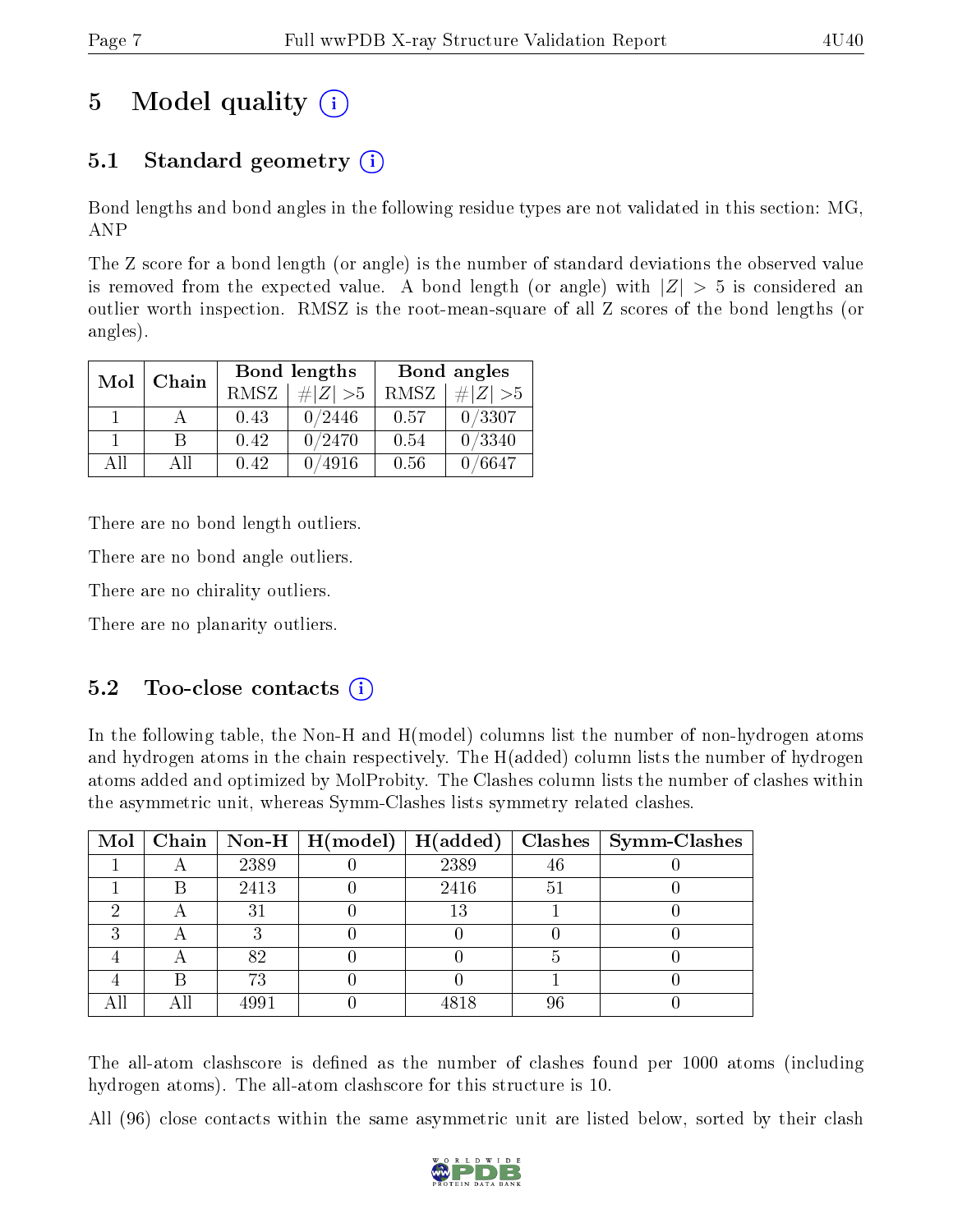magnitude.

| Atom-1                     | Atom-2              | Interatomic       | Clash             |
|----------------------------|---------------------|-------------------|-------------------|
|                            |                     | distance $(A)$    | overlap $(A)$     |
| 1:B:180:ARG:HG3            | 1:B:180:ARG:HH21    | 1.23              | 0.99              |
| 1:A:175:SER:HB2            | 1:A:176:ALA:HA      | 1.49              | 0.94              |
| 1: B: 180: ARG: CG         | 1:B:180:ARG:HH21    | 1.82              | 0.91              |
| 1: B: 75: LYS: NZ          | 1:B:76:TYR:H        | 1.74              | 0.83              |
| 1:B:75:LYS:HZ2             | 1:B:76:TYR:H        | 1.24              | 0.82              |
| 1: B:75: LYS: HZ2          | 1:B:76:TYR:N        | 1.77              | 0.82              |
| 1:A:79:HIS:HB3             | 1: A:82: ILE: HD12  | 1.62              | 0.81              |
| 1:B:237:HIS:HD2            | 1:B:239:MET:H       | 1.28              | 0.81              |
| 1:A:175:SER:CB             | 1:A:176:ALA:HA      | 2.10              | 0.78              |
| 1: A:177: GLN: HB2         | 1: A:178: LEU: HD23 | 1.66              | 0.77              |
| 1:B:66:ILE:HD11            | 1:B:182:VAL:HG12    | 1.67              | 0.77              |
| 1: A:236:MET:HE1           | 1:A:244:LEU:HD12    | $\overline{1.65}$ | 0.76              |
| 1:B:178:LEU:H              | 1:B:178:LEU:HD12    | 1.51              | 0.76              |
| $1:A:176:ALA:\overline{C}$ | 1: A:177: GLN: HG3  | 2.10              | 0.70              |
| 1: A:236: MET:CE           | 1:A:244:LEU:HD12    | 2.21              | 0.70              |
| 1:B:163:GLU:H              | 1:B:163:GLU:CD      | 1.94              | 0.70              |
| 1:B:180:ARG:HG3            | 1:B:180:ARG:NH2     | 1.91              | 0.69              |
| 1:B:237:HIS:CD2            | 1:B:239:MET:H       | 2.09              | 0.69              |
| 1: A:54:LYS:HE2            | 4:A:567:HOH:O       | 1.91              | 0.69              |
| 1:B:28:VAL:HG22            | 1:B:29:GLU:HG2      | 1.75              | 0.67              |
| 1:B:118:LYS:HB2            | 1: B: 118: LYS: HZ3 | 1.58              | $\overline{0.67}$ |
| 1:A:307:ASP:O              | 1: A:311: LYS: HG2  | 1.97              | 0.65              |
| 1:B:118:LYS:HB2            | 1:B:118:LYS:NZ      | 2.12              | 0.64              |
| 1:B:160:LEU:HD11           | 1:B:170:VAL:HG22    | 1.82              | 0.62              |
| 1:B:66:ILE:HD11            | 1:B:182:VAL:CG1     | 2.30              | 0.61              |
| 1:B:54:LYS:HD3             | 1:B:56:MET:HE3      | 1.82              | 0.61              |
| 1: A:151: HIS:O            | 1: A: 152: ARG: HG2 | 2.01              | 0.60              |
| 1: A:298: VAL:HG12         | 1: A:302:LEU:HD12   | 1.84              | 0.60              |
| 1: B: 163: GLU: N          | 1:B:163:GLU:CD      | 2.59              | 0.56              |
| 1:B:18:LEU:HG              | 1:B:90:ILE:HG13     | 1.88              | 0.56              |
| 1:B:176:ALA:HB3            | 1:B:178:LEU:HD11    | 1.87              | 0.56              |
| 1:A:203:ASP:OD1            | 1:B:247:ARG:NH2     | 2.39              | 0.55              |
| 1:B:118:LYS:CB             | 1:B:118:LYS:NZ      | 2.69              | 0.55              |
| 1: B:66: ILE: O            | 1:B:70:ILE:HG13     | 2.07              | 0.55              |
| 1:B:304:ASP:O              | 1: B: 308: ARG: HG2 | 2.07              | 0.54              |
| 1: B:62: GLU:O             | 1:B:66:ILE:HD13     | 2.07              | 0.54              |
| 1: A:36: TYR: HB3          | 4:A:570:HOH:O       | 2.08              | 0.53              |
| 1:B:44:HIS:HE1             | 1:B:46:LYS:HB2      | 1.73              | 0.52              |
| 1:A:207:ASP:O              | 1:A:208:ALA:C       | 2.47              | 0.52              |
| 1: A:281: GLU:HG2          | 4:A:524:HOH:O       | 2.09              | 0.52              |
| 1: A: 73: LEU: HG          | 1:A:174:VAL:HG11    | 1.92              | 0.51              |

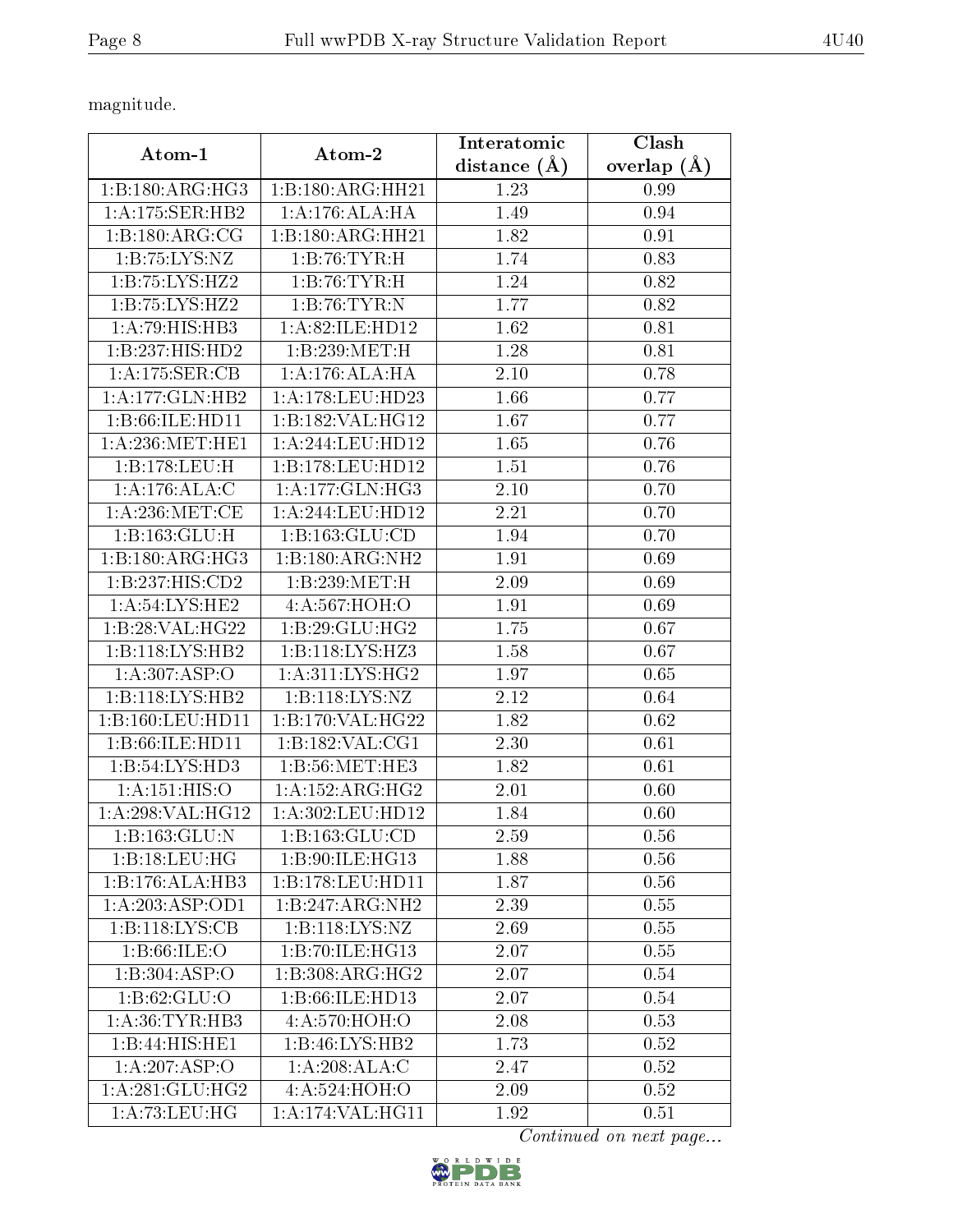|                     | Continuatu from previous page |                   | Clash           |
|---------------------|-------------------------------|-------------------|-----------------|
| Atom-1              | Atom-2                        |                   | overlap $(\AA)$ |
| 1:B:237:HIS:CD2     | 1:B:239:MET:HB2               | 2.44              | 0.51            |
| 4:A:561:HOH:O       | 1:B:240:ARG:HD3               | 2.11              | 0.51            |
| 1: B:94: PRO:O      | 1:B:97:HIS:HB2                | 2.10              | 0.51            |
| 1:A:153:ASP:HB2     | 4:A:525:HOH:O                 | 2.11              | 0.50            |
| 1:B:44:HIS:CE1      | 1:B:46:LYS:HB2                | 2.45              | 0.50            |
| 1:B:15:LEU:HD22     | 1:B:75:LYS:HE2                | 1.92              | 0.50            |
| 1:A:248:ASN:O       | 1: A:272:LYS:HE3              | $\overline{2.11}$ | 0.50            |
| 1:B:237:HIS:HD2     | 1:B:239:MET:N                 | 2.05              | 0.50            |
| 1:A:176:ALA:O       | 1:A:178:LEU:N                 | 2.38              | 0.50            |
| 1: B: 183: GLY:O    | 1:B:184:ARG:HB3               | 2.11              | 0.50            |
| 1:A:161:LEU:HA      | 1:A:166:GLU:O                 | 2.11              | 0.50            |
| 1:A:32:GLY:HA3      | 2:A:401:ANP:H4'               | 1.94              | 0.50            |
| 1:A:143:HIS:O       | 1: A:146: ILE: HG12           | 2.13              | 0.49            |
| 1:B:182:VAL:O       | 1:B:185:ARG:HD2               | 2.12              | 0.49            |
| 1:B:77:SER:O        | 1:B:143:HIS:HE1               | 1.95              | 0.48            |
| 1:B:28:VAL:CG2      | 1:B:29:GLU:HG2                | 2.43              | 0.48            |
| 1:A:126:LYS:NZ      | 1:A:128:ASP:OD1               | 2.47              | 0.48            |
| 1:A:134:SER:HA      | 1:A:137:ILE:HD12              | 1.96              | 0.48            |
| 1: A:54: LYS: HG2   | 1: A:56:MET:HE3               | 1.96              | 0.47            |
| 1:A:62:GLU:OE2      | 1:A:185:ARG:NH1               | 2.45              | 0.47            |
| 1: A:34: GLY:O      | 1: A:35:THR:C                 | 2.52              | 0.47            |
| 1: A:54: LYS:HD3    | 1: A:56:MET:HE1               | 1.96              | 0.47            |
| 1:B:199:VAL:O       | 1:B:208:ALA:HB1               | 2.16              | 0.46            |
| 1:A:290:ARG:HD2     | 1:A:291:ASP:OD1               | 2.15              | 0.46            |
| 1:A:33:ASN:HB3      | 1:A:38:GLN:HB3                | 1.97              | 0.46            |
| 1:A:207:ASP:O       | 1:A:208:ALA:O                 | 2.34              | 0.46            |
| 1:A:77:SER:HB2      | 1: A:84:THR:HA                | 1.98              | 0.46            |
| 1:A:175:SER:CB      | 1:A:176:ALA:CA                | 2.89              | 0.46            |
| 1:B:258:TRP:HB2     | 1:B:263:PHE:CE1               | 2.51              | 0.46            |
| 1:B:257:LYS:HE2     | 1:B:258:TRP:CZ2               | 2.51              | 0.45            |
| 1:B:180:ARG:CG      | 1:B:180:ARG:NH2               | 2.53              | 0.45            |
| 1:B:202:CYS:SG      | 1:B:204:GLU:HG2               | 2.56              | 0.45            |
| 1: A:236:MET:HE2    | 1: A:236:MET:HB2              | 1.69              | 0.44            |
| 1: A: 135: ARG: HB2 | 1:A:289:ILE:HG23              | 1.99              | 0.44            |
| 1:B:177:GLN:O       | 1:B:181:THR:HG23              | 2.16              | 0.44            |
| 1:B:168:LYS:NZ      | 4:Bi:464:HOH:O                | 2.50              | 0.44            |
| 1:A:69:GLU:OE2      | 1:A:175:SER:HB3               | 2.19              | 0.43            |
| 1:B:29:GLU:CG       | 1:B:41:LYS:HE2                | 2.49              | 0.42            |
| 1:B:201:ALA:HA      | 1:B:205:ASN:O                 | 2.20              | 0.42            |
| 1: A:178:LEU:HA     | 1:A:178:LEU:HD22              | 1.78              | 0.42            |
| 1: A: 155: LYS: HZ2 | 1: A:191:THR:HG22             | 1.85              | 0.41            |

Continued from previous page.

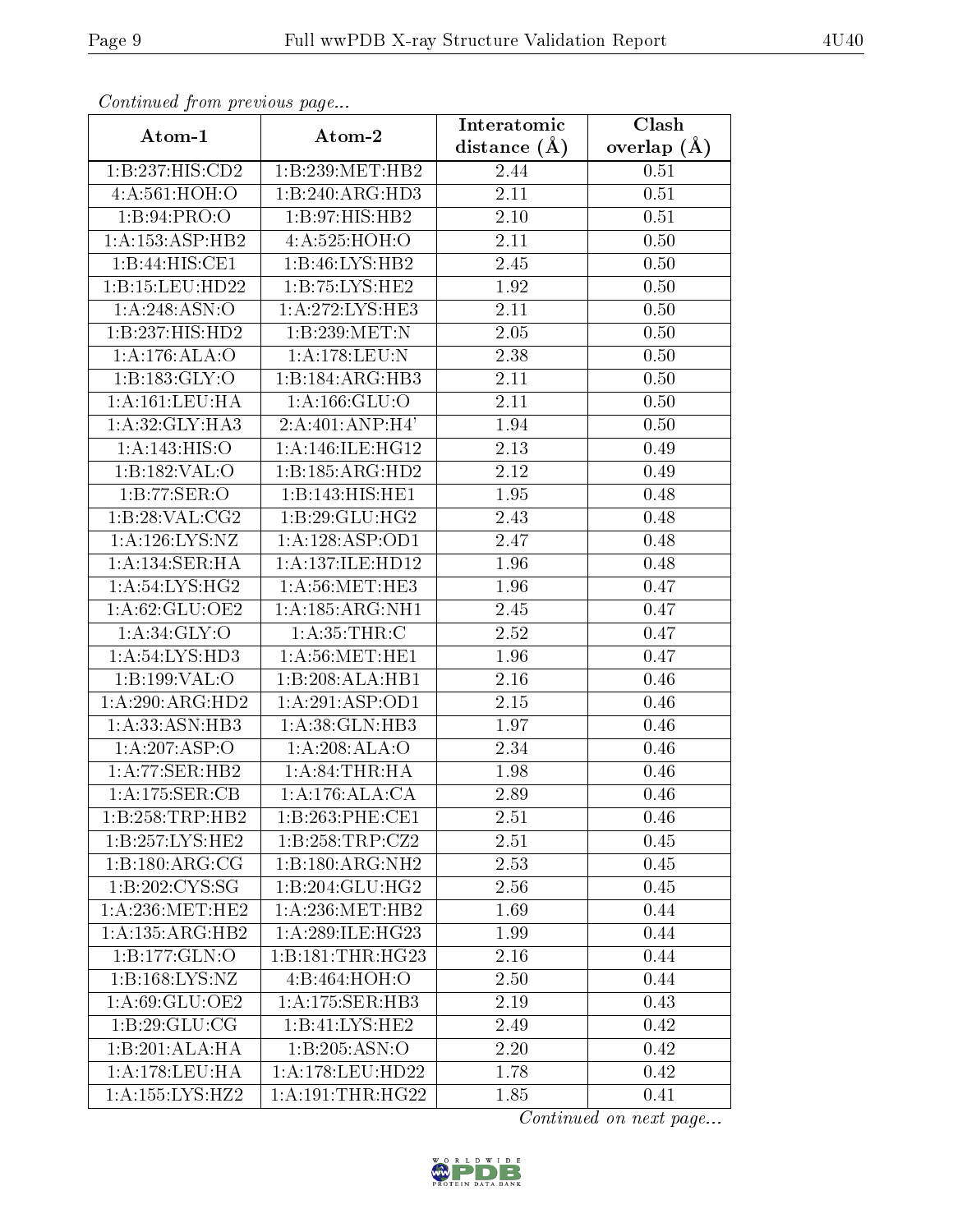| $Atom-1$             | Atom-2             | Interatomic<br>distance $(A)$ | Clash<br>overlap $(A)$ |
|----------------------|--------------------|-------------------------------|------------------------|
|                      |                    |                               |                        |
| 1: A:236: MET:HE3    | 1: A:240: ARG:HG2  | 2.02                          | 0.41                   |
| 1: A: 199: VAL: HG21 | 1: A:210: TYR: CE2 | 2.55                          | 0.41                   |
| 1:B:28:VAL:HG22      | 1:B:29:GLU:CG      | 2.49                          | 0.41                   |
| 1:B:200:ILE:HG23     | 1:B:242:LEU:HD11   | 2.02                          | 0.41                   |
| 1:B:75:LYS:HA        | 1:B:75:LYS:NZ      | 2.36                          | 0.41                   |
| 1: A:305: HIS: HD2   | 1: A:305: HIS:O    | 2.03                          | 0.41                   |
| 1:A:292:GLN:HA       | 1:A:293:PRO:HD2    | 1.73                          | 0.41                   |
| 1:A:289:ILE:O        | 1:A:292:GLN:HG3    | 2.21                          | 0.41                   |
| 1:B:160:LEU:CD1      | 1:B:170:VAL:HG22   | 2.49                          | 0.41                   |
| 1: A:305: HIS:C      | 1: A:305: HIS: CD2 | 2.94                          | 0.41                   |
| 1:B:28:VAL:HG13      | 1:B:41:LYS:O       | 2.21                          | 0.41                   |
| 1:B:29:GLU:HG3       | 1:B:41:LYS:HB3     | 2.03                          | 0.40                   |
| 1: A:65: GLU:O       | 1: A:69: GLU: HG3  | 2.21                          | 0.40                   |
| 1:A:72:MET:SD        | 1:A:174:VAL:HG12   | 2.61                          | 0.40                   |

Continued from previous page...

There are no symmetry-related clashes.

#### 5.3 Torsion angles (i)

#### 5.3.1 Protein backbone  $(i)$

In the following table, the Percentiles column shows the percent Ramachandran outliers of the chain as a percentile score with respect to all X-ray entries followed by that with respect to entries of similar resolution.

The Analysed column shows the number of residues for which the backbone conformation was analysed, and the total number of residues.

| Mol | Chain | Allowed   Outliers<br>Analysed<br>Favoured |             |            | Percentiles |                                 |
|-----|-------|--------------------------------------------|-------------|------------|-------------|---------------------------------|
|     |       | 294/332(89%)                               | $280(95\%)$ | 11 $(4%)$  | $3(1\%)$    | $\vert 15 \vert \vert 17 \vert$ |
|     |       | $297/332(90\%)$   285 (96\%)               |             | $12(4\%)$  |             | 100<br>100                      |
| All | All   | $591/664$ (89\%)   565 (96\%)              |             | 23 $(4\%)$ | $3(0\%)$    | 35<br>29                        |

All (3) Ramachandran outliers are listed below:

| Mol | Chain | Res | Fype  |
|-----|-------|-----|-------|
|     |       | 35  | L'H R |
|     |       | 208 |       |
|     |       | 177 | 71.N  |

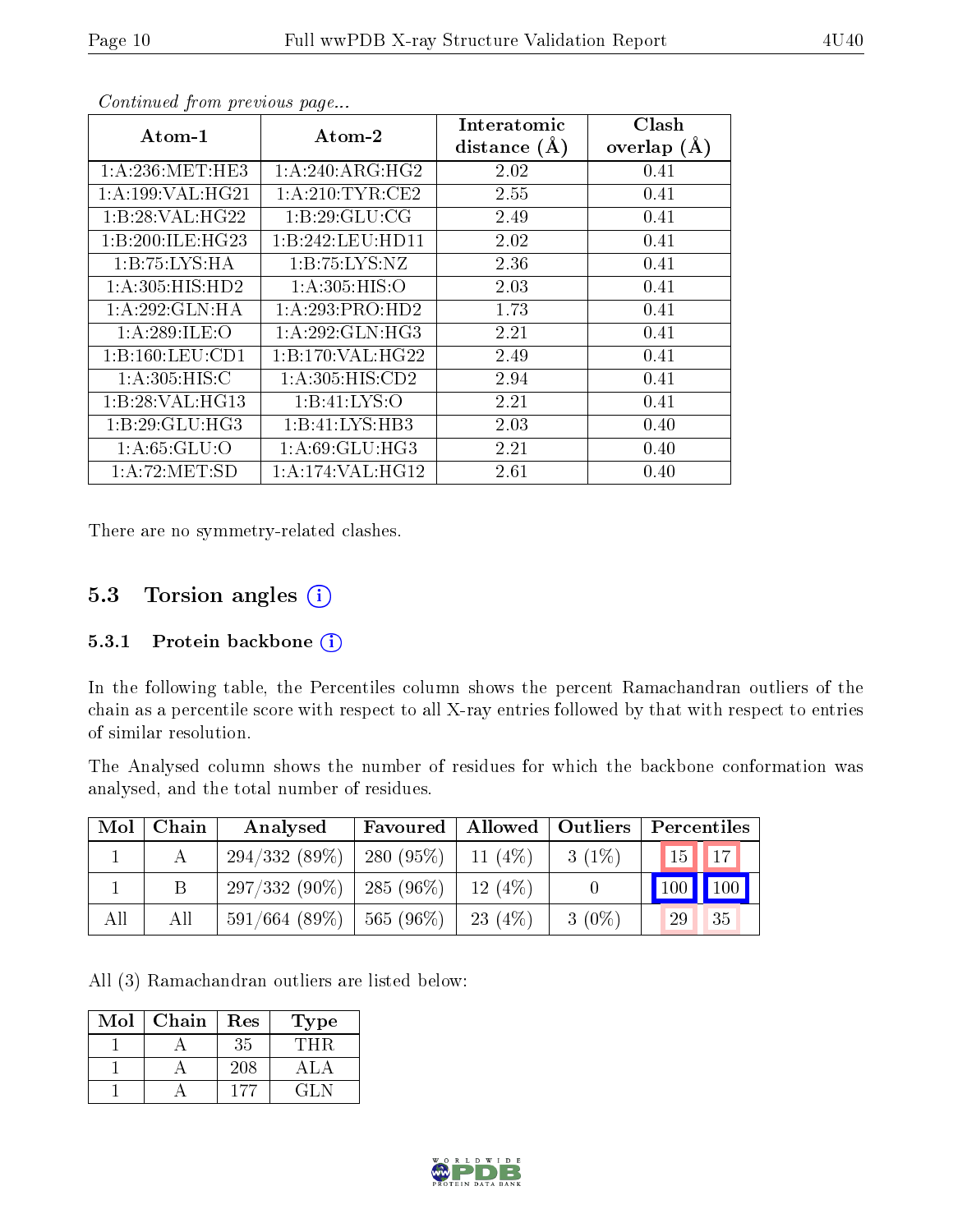#### 5.3.2 Protein sidechains (i)

In the following table, the Percentiles column shows the percent sidechain outliers of the chain as a percentile score with respect to all X-ray entries followed by that with respect to entries of similar resolution.

The Analysed column shows the number of residues for which the sidechain conformation was analysed, and the total number of residues.

| Mol | Chain | Analysed        | Rotameric   Outliers |            | Percentiles                    |  |  |
|-----|-------|-----------------|----------------------|------------|--------------------------------|--|--|
|     |       | $260/290(90\%)$ | 245 $(94\%)$         | 15(6%)     | 127<br>'20                     |  |  |
|     |       | $263/290(91\%)$ | 247 $(94\%)$         | $16(6\%)$  | 25<br>18                       |  |  |
| All | All   | $523/580(90\%)$ | 492 $(94\%)$         | 31 $(6\%)$ | $\sqrt{27}$<br>19 <sup>1</sup> |  |  |

All (31) residues with a non-rotameric sidechain are listed below:

| Mol            | $\overline{\text{Chain}}$ | Res             | Type                    |
|----------------|---------------------------|-----------------|-------------------------|
| $\mathbf{1}$   | $\overline{A}$            | 19              | $\rm{ARG}$              |
| $\overline{1}$ | $\overline{\rm A}$        | $\overline{38}$ | $\overline{\text{GLN}}$ |
| $\overline{1}$ | $\overline{A}$            | 54              | $\overline{\text{LYS}}$ |
| $\overline{1}$ | $\overline{A}$            | $\overline{68}$ | $\overline{\text{LEU}}$ |
| $\overline{1}$ | $\frac{\overline{A}}{A}$  | 80              | $\overline{\rm{ARG}}$   |
| $\mathbf 1$    |                           | 92              | $\overline{\text{LYS}}$ |
| $\overline{1}$ | $\overline{A}$            | 177             | $\overline{\text{GLN}}$ |
| $\overline{1}$ | $\overline{A}$            | 178             | LEU                     |
| $\overline{1}$ | $\overline{A}$            | 182             | $\rm \sqrt{AL}$         |
| $\overline{1}$ | $\overline{A}$            | 199             | <b>VAL</b>              |
| $\mathbf{1}$   | $\overline{A}$            | 240             | $\overline{\rm{ARG}}$   |
| $\overline{1}$ | $\overline{A}$            | 276             | $\overline{\text{GLN}}$ |
| $\mathbf{1}$   | $\overline{A}$            | 280             | THR                     |
| $\overline{1}$ | $\overline{\rm A}$        | 299             | $\overline{\rm{ARG}}$   |
| $\overline{1}$ | $\overline{A}$            | 302             | LEU                     |
| $\overline{1}$ | $\overline{\mathrm{B}}$   | 28              | VAL                     |
| $\overline{1}$ | $\overline{\mathrm{B}}$   | 29              | $\overline{\text{GLU}}$ |
| $\overline{1}$ | B                         | 35              | <b>THR</b>              |
| $\overline{1}$ | $\overline{\mathrm{B}}$   | $\overline{49}$ | $\overline{\text{GLN}}$ |
| $\overline{1}$ | $\overline{\mathrm{B}}$   | 60              | $\overline{\text{GLU}}$ |
| $\overline{1}$ | B                         | 61              | $\overline{\text{ASP}}$ |
| $\overline{1}$ | $\overline{\mathrm{B}}$   | $\overline{62}$ | $\overline{\text{GLU}}$ |
| $\mathbf{1}$   | $\overline{\mathrm{B}}$   | 118             | $\overline{\text{LYS}}$ |
| $\overline{1}$ | $\overline{\mathrm{B}}$   | 157             | $\overline{\text{GLN}}$ |
| $\mathbf{1}$   | $\overline{\mathrm{B}}$   | 163             | $\overline{\text{GLU}}$ |
| $\mathbf{1}$   | $\overline{\rm B}$        | 178             | LEU                     |
| $\overline{1}$ | B                         | 180             | $\overline{\rm{ARG}}$   |

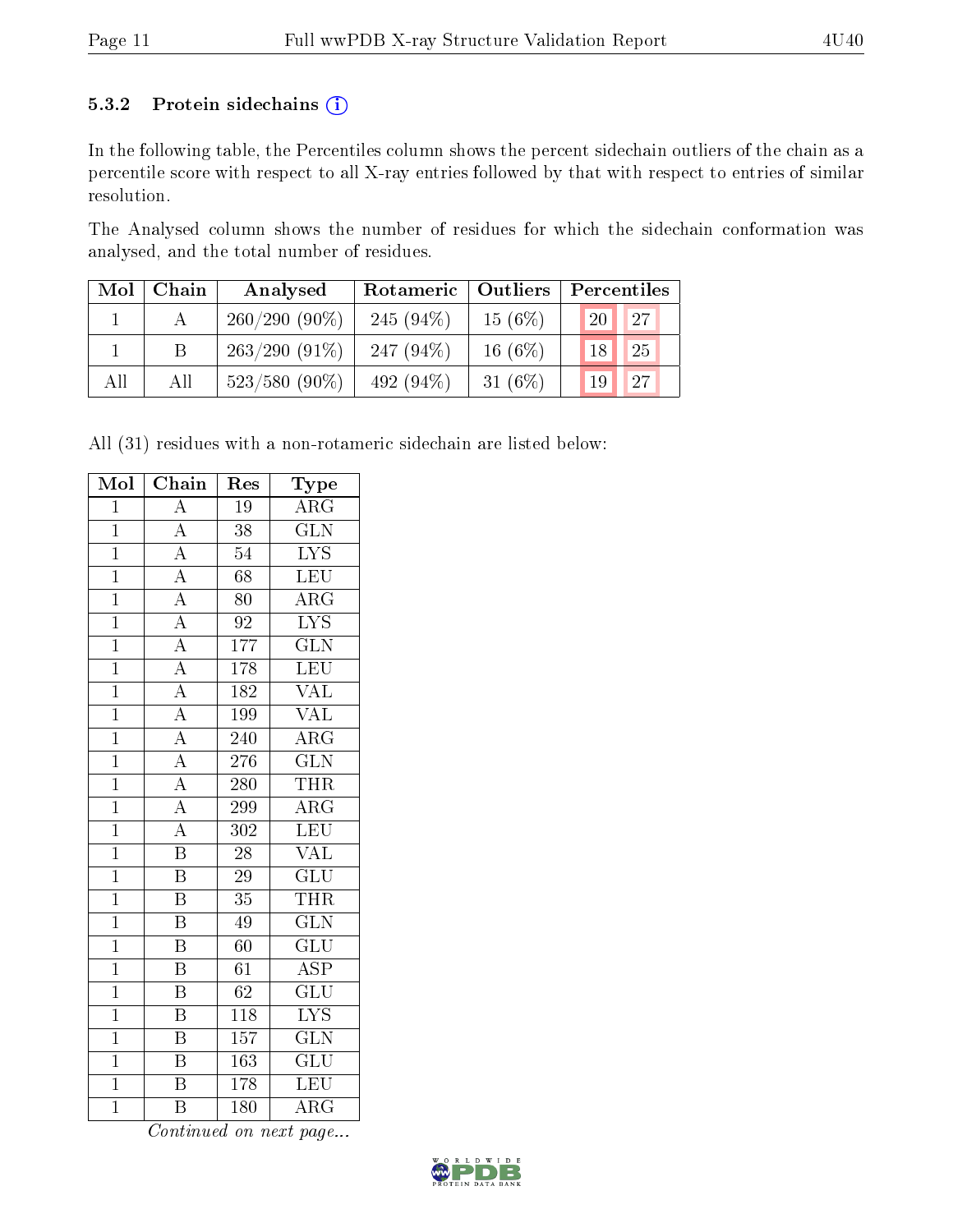Continued from previous page...

| Mol | Chain | Res | Type       |
|-----|-------|-----|------------|
|     |       | 210 | TYR.       |
|     |       | 236 | M ET       |
|     |       | 302 | LEU        |
|     |       | 308 | $\rm{ARG}$ |

Some sidechains can be flipped to improve hydrogen bonding and reduce clashes. All (12) such sidechains are listed below:

| Mol | Chain | $\operatorname{Res}$ | Type       |
|-----|-------|----------------------|------------|
| 1   | А     | 38                   | <b>GLN</b> |
| 1   | А     | 71                   | <b>ASN</b> |
| 1   | А     | 164                  | <b>ASN</b> |
| 1   | А     | 276                  | <b>GLN</b> |
| 1   | А     | 292                  | GLN        |
| 1   | А     | 305                  | <b>HIS</b> |
| 1   | В     | 49                   | <b>GLN</b> |
| 1   | В     | 81                   | <b>ASN</b> |
| 1   | В     | 123                  | <b>ASN</b> |
| 1   | В     | 143                  | HIS        |
| 1   | В     | 237                  | HIS        |
|     | R     | 292                  | GLN        |

#### $5.3.3$  RNA  $(i)$

There are no RNA molecules in this entry.

### 5.4 Non-standard residues in protein, DNA, RNA chains (i)

There are no non-standard protein/DNA/RNA residues in this entry.

### 5.5 Carbohydrates  $(i)$

There are no carbohydrates in this entry.

### 5.6 Ligand geometry (i)

Of 4 ligands modelled in this entry, 3 are monoatomic - leaving 1 for Mogul analysis.

In the following table, the Counts columns list the number of bonds (or angles) for which Mogul statistics could be retrieved, the number of bonds (or angles) that are observed in the model and

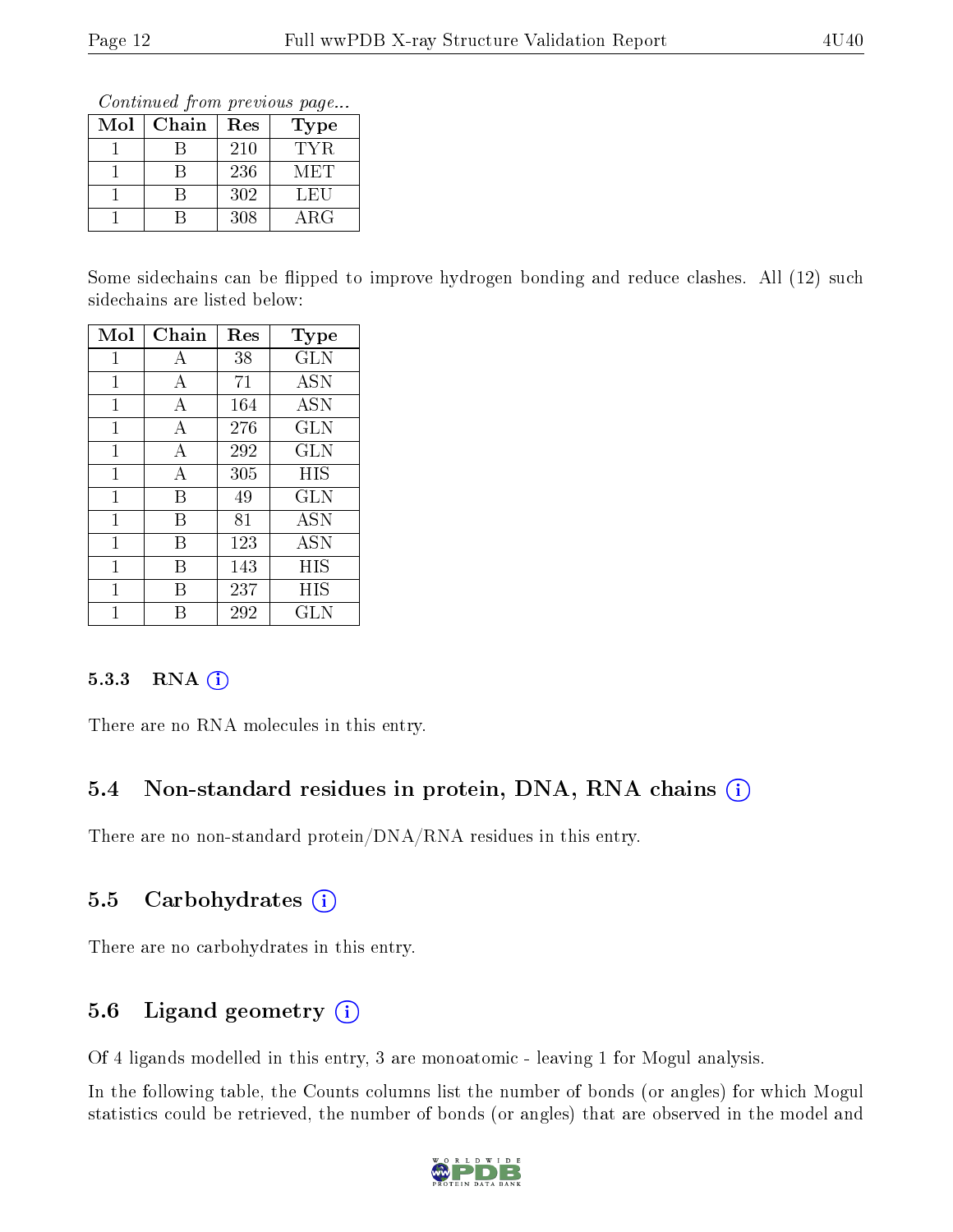the number of bonds (or angles) that are defined in the Chemical Component Dictionary. The Link column lists molecule types, if any, to which the group is linked. The Z score for a bond length (or angle) is the number of standard deviations the observed value is removed from the expected value. A bond length (or angle) with  $|Z| > 2$  is considered an outlier worth inspection. RMSZ is the root-mean-square of all Z scores of the bond lengths (or angles).

| $\bf{Mol}_\parallel$ |     |     | $\perp$ Link<br>$\vert$ Type $\vert$ Chain $\vert$ Res $\vert$ |  | Bond lengths                       |      |                                                                                      | Bond angles   |      |         |
|----------------------|-----|-----|----------------------------------------------------------------|--|------------------------------------|------|--------------------------------------------------------------------------------------|---------------|------|---------|
|                      |     |     |                                                                |  | $\frac{1}{2}$ Counts $\frac{1}{2}$ |      | RMSZ $ #Z  > 2$                                                                      | Counts   RMSZ |      | $\# Z $ |
|                      | ND. | . . | 401                                                            |  | 29, 33, 33                         | 2.07 | $\begin{array}{ c c c c c c c c } \hline 3 & (10\%) & 31,52,52 \\\hline \end{array}$ |               | 1.53 |         |

In the following table, the Chirals column lists the number of chiral outliers, the number of chiral centers analysed, the number of these observed in the model and the number defined in the Chemical Component Dictionary. Similar counts are reported in the Torsion and Rings columns. '-' means no outliers of that kind were identified.

|     |     |  | $\mid$ Mol $\mid$ Type $\mid$ Chain $\mid$ Res $\mid$ Link $\mid$ Chirals $\mid$ Torsions | $\parallel$ Rings |
|-----|-----|--|-------------------------------------------------------------------------------------------|-------------------|
| ANP | 401 |  | $\frac{3}{14/38/38}$   0/3/3/3                                                            |                   |

All (3) bond length outliers are listed below:

| Mol |     |       | Chain   Res   Type   Atoms   | $\mathbf{Z}$ | $\mid$ Observed(Å) $\mid$ Ideal(Å) $\mid$ |          |
|-----|-----|-------|------------------------------|--------------|-------------------------------------------|----------|
|     | 401 | ANP   | $ PG-O1G $                   | 8.92         | 1.60                                      | .46      |
|     | 401 | ANP.  | $\vert$ PG-O2G $\vert$ -3.25 |              | $-48$                                     | $1.56\,$ |
|     |     | A N P | C8-N7                        | $-2.17$      | $1.30\,$                                  | 1.34     |

| Mol                         | Chain | Res | Type       | Atoms          |         | Observed $(°)$ | Ideal $(°)$ |
|-----------------------------|-------|-----|------------|----------------|---------|----------------|-------------|
| 2                           | А     | 401 | ANP        | $N3-C2-N1$     | $-3.97$ | 122.47         | 128.68      |
| $\mathcal{D}_{\mathcal{C}}$ | А     | 401 | <b>ANP</b> | $C4-C5-N7$     | $-3.07$ | 106.20         | 109.40      |
| 2                           | А     | 401 | <b>ANP</b> | $O3G-PG-O1G$   | $-3.05$ | 105.80         | 113.45      |
| 2                           | А     | 401 | <b>ANP</b> | O1G-PG-N3B     | 2.84    | 115.95         | 111 77      |
| $\mathcal{D}$               | А     | 401 | <b>ANP</b> | $C5'-C4'-C3'$  | $-2.40$ | 106.20         | 115.18      |
| റ                           |       | 401 | A N P      | $O4'$ -C1'-C2' | $-2.10$ | 103.86         | 106.93      |

All (6) bond angle outliers are listed below:

There are no chirality outliers.

All (3) torsion outliers are listed below:

| $Mol$   Chain |      | $Res$ Type | Atoms         |
|---------------|------|------------|---------------|
|               | 401  | A NP       | PG-N3B-PB-O1B |
|               | -401 | A NP       | PA-O3A-PB-O1B |
|               | 401  | A NP       | PA-O3A-PB-O2B |

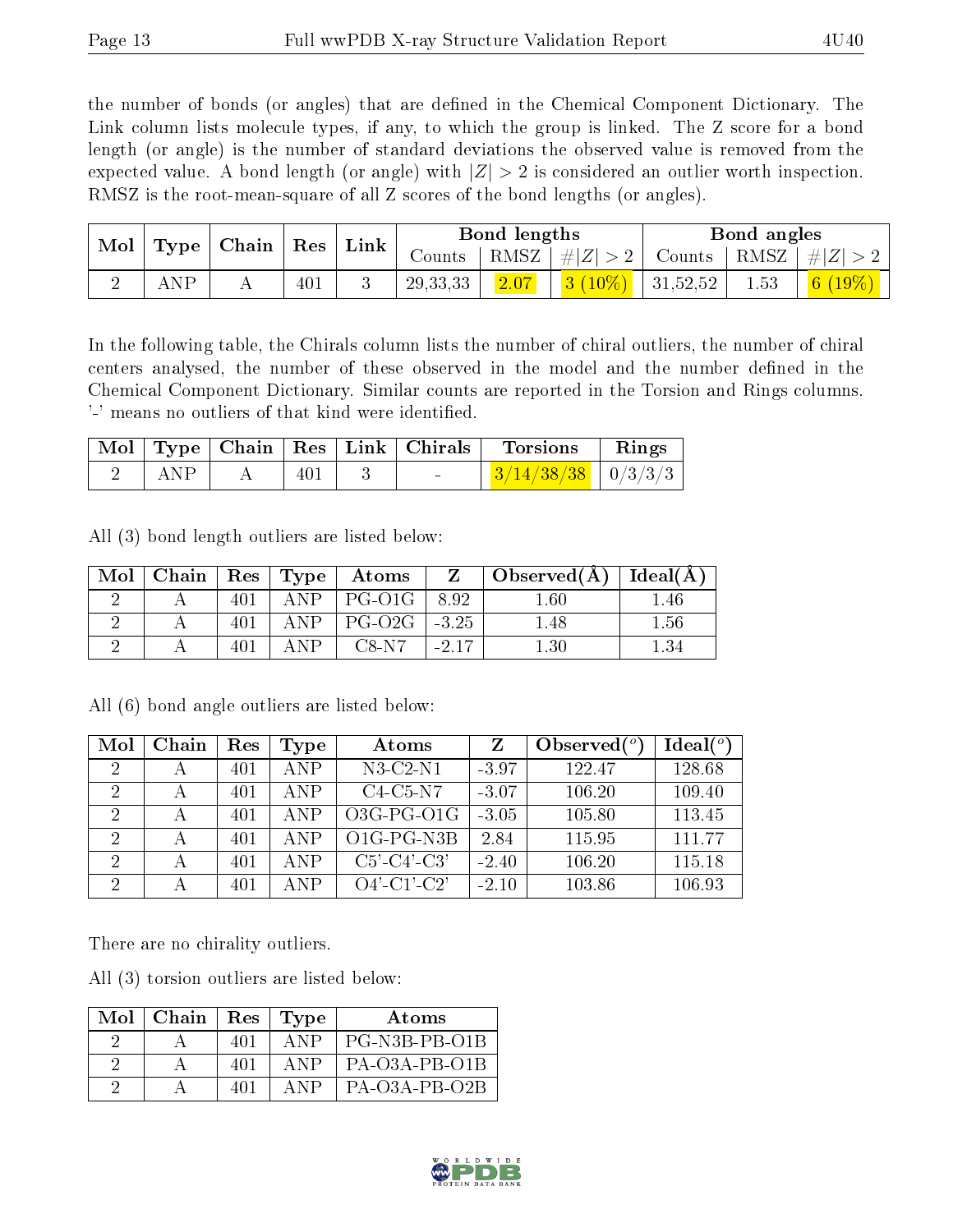There are no ring outliers.

1 monomer is involved in 1 short contact:

|  |             | $\sqrt{\text{Mol} + \text{Chain}} + \text{Res} + \text{Type} + \text{Class} + \text{Symm-Clashes} + \text{Complex}$ |
|--|-------------|---------------------------------------------------------------------------------------------------------------------|
|  | $401$   ANP |                                                                                                                     |

The following is a two-dimensional graphical depiction of Mogul quality analysis of bond lengths, bond angles, torsion angles, and ring geometry for all instances of the Ligand of Interest. In addition, ligands with molecular weight > 250 and outliers as shown on the validation Tables will also be included. For torsion angles, if less then 5% of the Mogul distribution of torsion angles is within 10 degrees of the torsion angle in question, then that torsion angle is considered an outlier. Any bond that is central to one or more torsion angles identified as an outlier by Mogul will be highlighted in the graph. For rings, the root-mean-square deviation (RMSD) between the ring in question and similar rings identified by Mogul is calculated over all ring torsion angles. If the average RMSD is greater than 60 degrees and the minimal RMSD between the ring in question and any Mogul-identified rings is also greater than 60 degrees, then that ring is considered an outlier. The outliers are highlighted in purple. The color gray indicates Mogul did not find sufficient equivalents in the CSD to analyse the geometry.



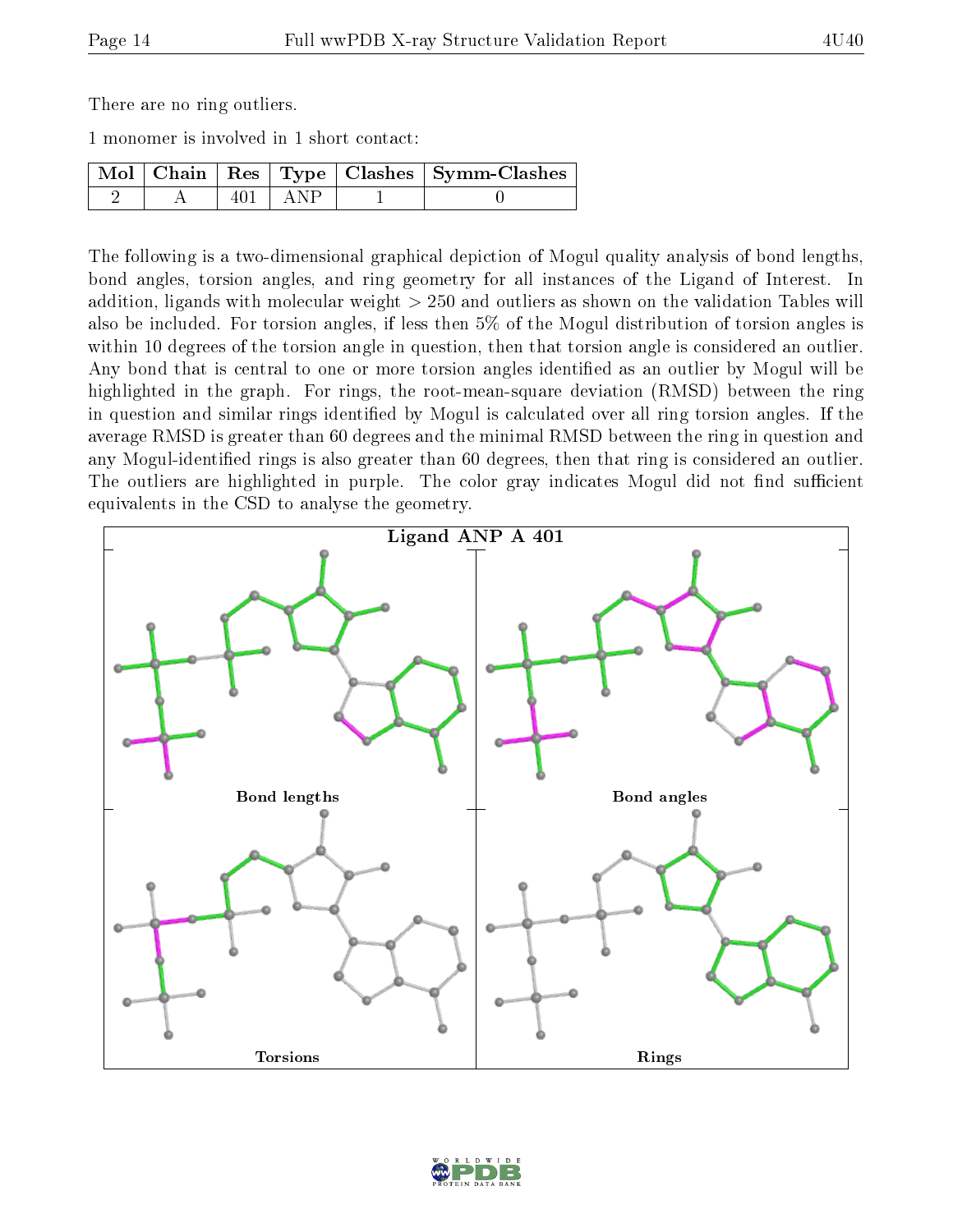# 5.7 [O](https://www.wwpdb.org/validation/2017/XrayValidationReportHelp#nonstandard_residues_and_ligands)ther polymers (i)

There are no such residues in this entry.

# 5.8 Polymer linkage issues (i)

There are no chain breaks in this entry.

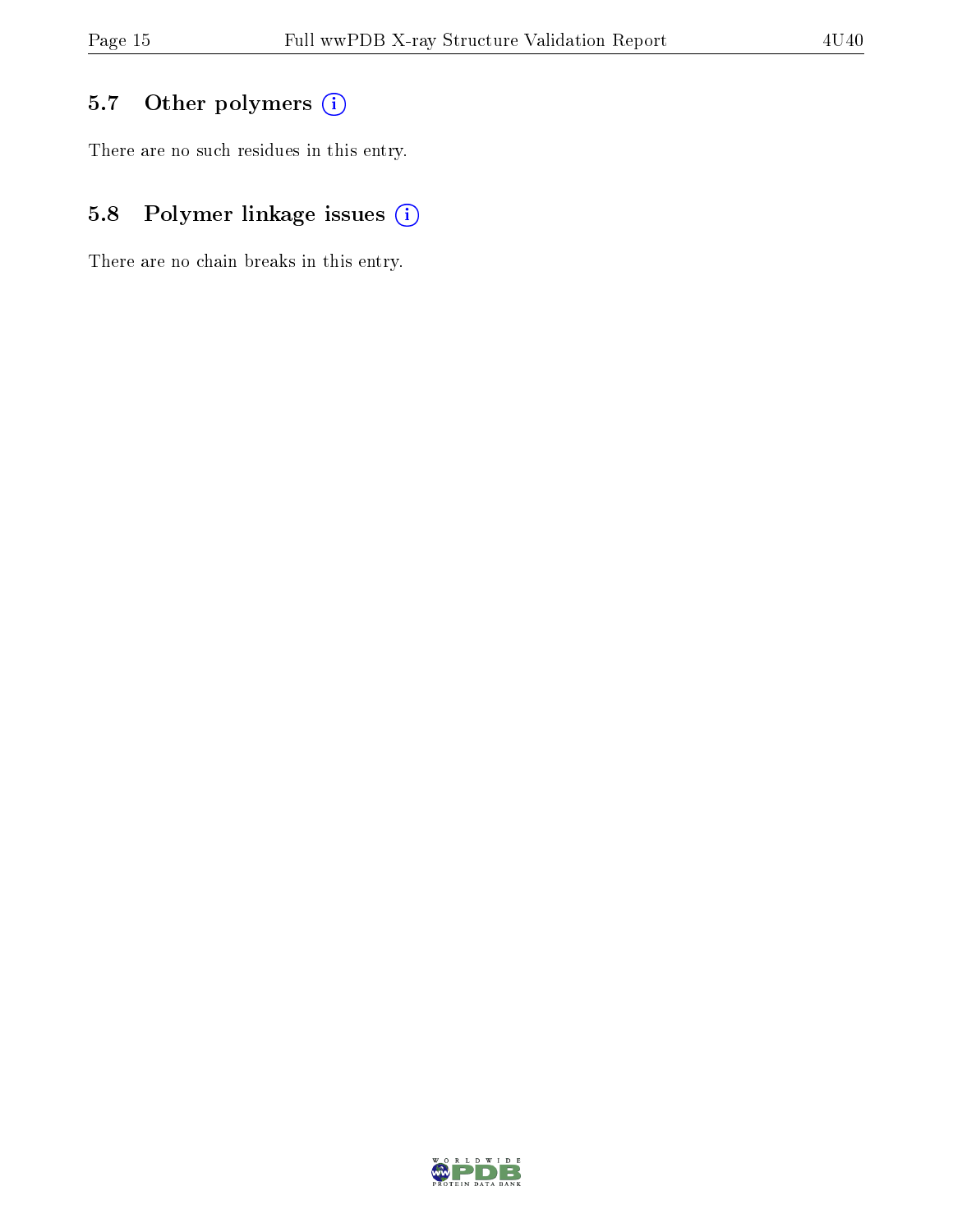# 6 Fit of model and data  $(i)$

### 6.1 Protein, DNA and RNA chains  $(i)$

In the following table, the column labelled  $#RSRZ> 2'$  contains the number (and percentage) of RSRZ outliers, followed by percent RSRZ outliers for the chain as percentile scores relative to all X-ray entries and entries of similar resolution. The OWAB column contains the minimum, median,  $95<sup>th</sup>$  percentile and maximum values of the occupancy-weighted average B-factor per residue. The column labelled ' $Q< 0.9$ ' lists the number of (and percentage) of residues with an average occupancy less than 0.9.

| Mol | Chain | Analysed           | ${ <\hspace{-1.5pt}{\mathrm{RSRZ}} \hspace{-1.5pt}>}$ | $\#\text{RSRZ}\text{>2}$           | $OWAB(A^2)$             | $\rm Q\textcolor{black}{<}0.9$ |
|-----|-------|--------------------|-------------------------------------------------------|------------------------------------|-------------------------|--------------------------------|
|     |       | 295/332(88%)       | 0.09                                                  | $13(4\%)$ 34<br>41                 | 33, 51, 85, 127         |                                |
|     |       | $299/332(90\%)$    | 0.30                                                  | $15(5\%)$<br>35 <sup>1</sup><br>28 | $\vert$ 32, 56, 86, 114 |                                |
| All | All   | $594/664$ $(89\%)$ | 0.19                                                  | $28(4\%)$ 31<br>38                 | 32, 53, 86, 127         |                                |

All (28) RSRZ outliers are listed below:

| Mol            | Chain                   | Res             | Type                    | $\rm RSRZ$       |
|----------------|-------------------------|-----------------|-------------------------|------------------|
| $\mathbf{1}$   | Β                       | $35\,$          | THR                     | 4.9              |
| $\overline{1}$ | $\boldsymbol{A}$        | 176             | ALA                     | 4.4              |
| $\overline{1}$ | $\overline{\rm A}$      | 178             | LEU                     | 3.9              |
| $\overline{1}$ | $\overline{\rm A}$      | 177             | $\overline{\text{GLN}}$ | 3.8              |
| $\overline{1}$ | $\overline{\mathrm{B}}$ | $\overline{60}$ | $\overline{{\rm GLU}}$  | $\overline{3.8}$ |
| $\overline{1}$ | $\boldsymbol{B}$        | 95              | PRO                     | $3.6\,$          |
| $\overline{1}$ | $\overline{\rm A}$      | 96              | <b>GLY</b>              | 3.4              |
| $\overline{1}$ | $\overline{\rm A}$      | 97              | <b>HIS</b>              | $\overline{3.4}$ |
| $\overline{1}$ | $\overline{\rm A}$      | 95              | PRO                     | 3.3              |
| $\overline{1}$ | $\overline{\mathrm{B}}$ | $\overline{31}$ | <b>VAL</b>              | $\overline{3.3}$ |
| $\overline{1}$ | $\overline{\rm A}$      | 179             | <b>ASP</b>              | $3.0\,$          |
| $\overline{1}$ | $\overline{\mathrm{B}}$ | 306             | <b>ILE</b>              | $2.8\,$          |
| $\overline{1}$ | $\overline{\mathrm{B}}$ | 94              | PRO                     | 2.5              |
| $\overline{1}$ | $\overline{\mathrm{B}}$ | 36              | <b>TYR</b>              | 2.4              |
| $\overline{1}$ | $\overline{\mathrm{B}}$ | $\overline{15}$ | LEU                     | 2.4              |
| $\mathbf{1}$   | $\, {\bf B}$            | 97              | <b>HIS</b>              | 2.4              |
| $\overline{1}$ | $\overline{\mathrm{B}}$ | 302             | $\overline{\text{LEU}}$ | $\overline{2.4}$ |
| $\overline{1}$ | $\boldsymbol{A}$        | 118             | <b>LYS</b>              | $2.\overline{3}$ |
| $\overline{1}$ | $\overline{\rm A}$      | 308             | $\overline{\rm{ARG}}$   | $\overline{2.3}$ |
| $\overline{1}$ | $\overline{\mathrm{B}}$ | 45              | <b>VAL</b>              | $\overline{2.3}$ |
| $\overline{1}$ | $\boldsymbol{B}$        | 61              | <b>ASP</b>              | $\overline{2.2}$ |
| $\overline{1}$ | Β                       | 22              | $\rm ALA$               | $2.2\,$          |
| $\mathbf{1}$   | $\boldsymbol{B}$        | <sup>1</sup> 21 | <b>LYS</b>              | 2.2              |
| $\mathbf{1}$   | B                       | 90              | ILE                     | $2.\overline{2}$ |

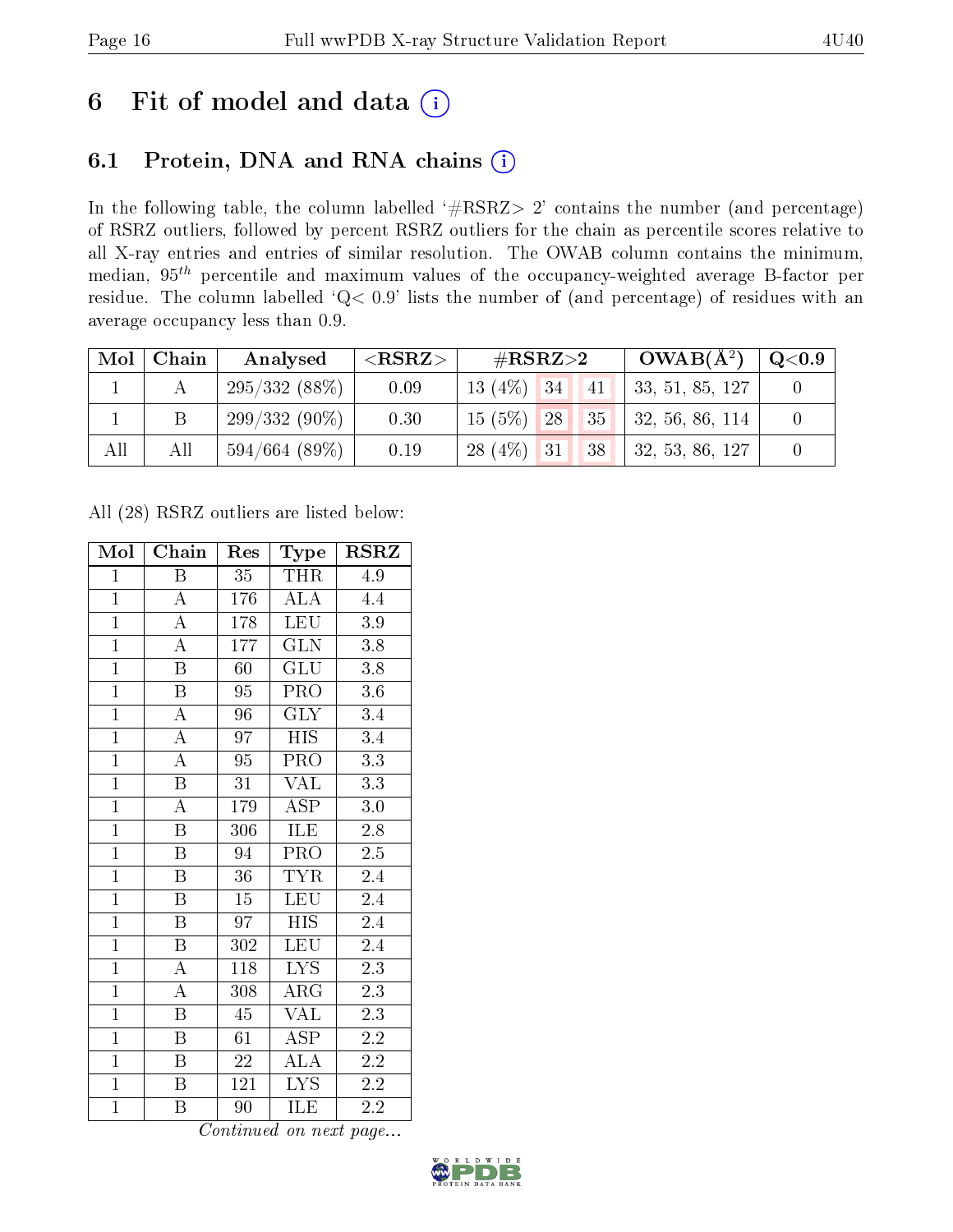Continued from previous page...

| Mol | Chain | Res | <b>Type</b> | <b>RSRZ</b> |
|-----|-------|-----|-------------|-------------|
|     |       | 146 | ILE         | 2.1         |
|     |       | 94  | <b>PRO</b>  | 2.1         |
|     |       | 298 | VAL         | 2.0         |
|     |       | 296 | $\rm{ARG}$  | 2 0         |

#### 6.2 Non-standard residues in protein, DNA, RNA chains  $(i)$

There are no non-standard protein/DNA/RNA residues in this entry.

#### 6.3 Carbohydrates (i)

There are no carbohydrates in this entry.

#### 6.4 Ligands  $(i)$

In the following table, the Atoms column lists the number of modelled atoms in the group and the number defined in the chemical component dictionary. The B-factors column lists the minimum, median,  $95<sup>th</sup>$  percentile and maximum values of B factors of atoms in the group. The column labelled  $Q< 0.9$ ' lists the number of atoms with occupancy less than 0.9.

| Mol | Type | Chain | Res | $\mid$ Atoms | $\bf RSCC$ |      | $\parallel$ RSR $\parallel$ B-factors( $\AA^2$ ) | $\mathrm{O}{<}0.9$ |
|-----|------|-------|-----|--------------|------------|------|--------------------------------------------------|--------------------|
|     | МG   |       | 404 |              | 0.91       | 0.12 | 51, 51, 51, 51                                   |                    |
|     | МG   |       | 402 |              | 0.94       | 0.17 | 41, 41, 41, 41                                   |                    |
|     | ANP  |       | 401 | 31/31        | 0.97       | 0.14 | 40,51,59,69                                      |                    |
|     | МG   |       | 403 |              | 0.97       | 0.05 | 51, 51, 51, 51                                   |                    |

The following is a graphical depiction of the model fit to experimental electron density of all instances of the Ligand of Interest. In addition, ligands with molecular weight > 250 and outliers as shown on the geometry validation Tables will also be included. Each fit is shown from different orientation to approximate a three-dimensional view.